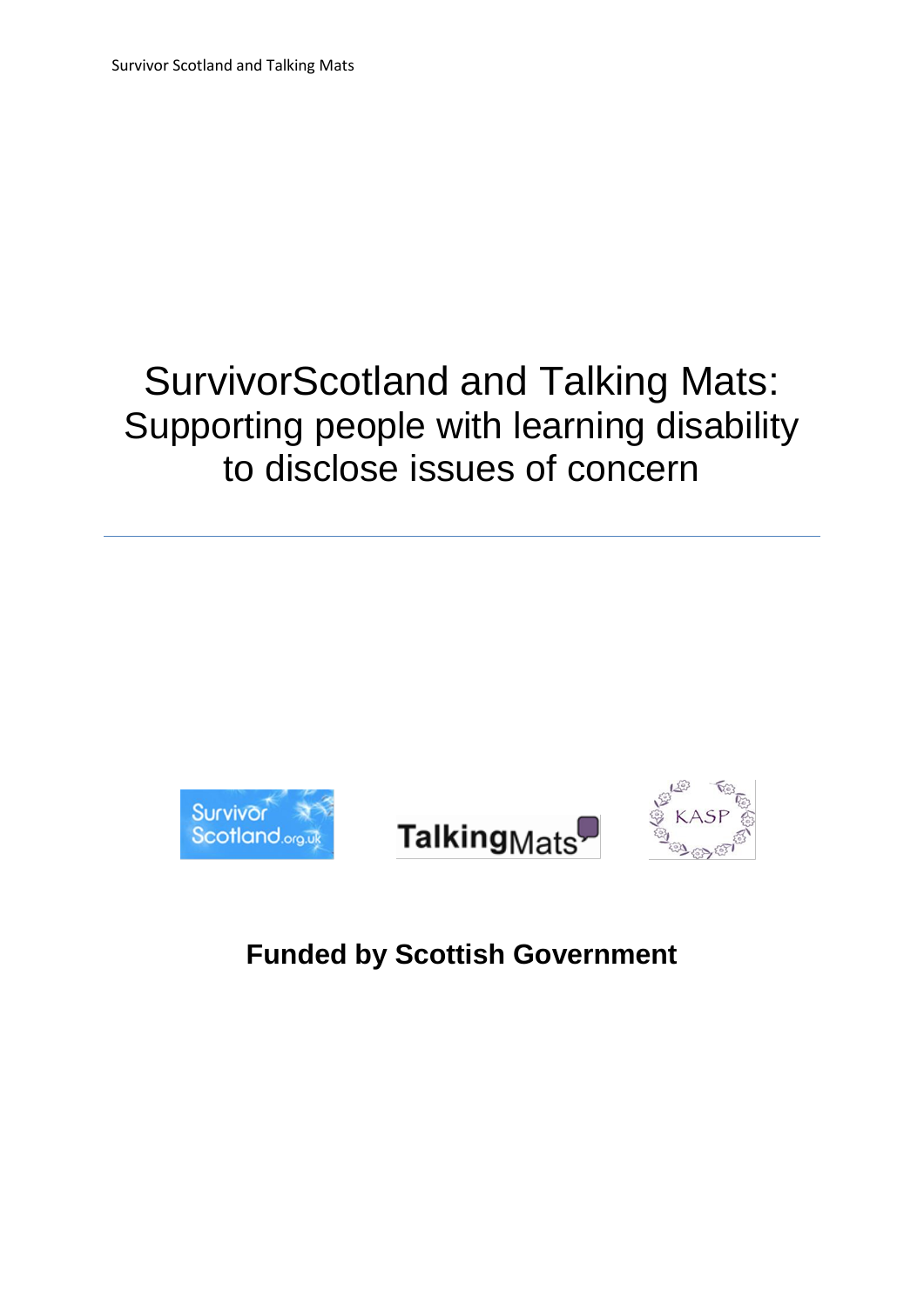# **Background**

In recent years there has been growing concern regarding adults who may be at increased risk of abuse either through their health condition, disability or due to the support they require to live their lives. It is known that poor communication is a particularly high risk factor in terms of increased risk of harm; Burke et al (1988) highlights the particular challenges faced by people with communication difficulties in recognising and reporting abuse particularly because they lack understanding about the nature of abuse and partly because they do not have the language and communication skills to report issues of concern.

Sobsey (1994) states that people with communication disabilities are two to six times more likely to experience physical, mental and sexual abuse as a result of their inability to communicate effectively.

Abuse of people with learning disability is recognised as a major problem. There have been numerous investigations and high profile cases which have highlighted the seriousness of this issue. Gravell 2012 in her recent study, Cruelty and Loneliness found that of the sixty seven people with Learning Disability interviewed sixty two had experienced some form of harassment, abuse and related crime.

In 2005 the Scottish Government launched the National Strategy for Survivors of Childhood Abuse, Survivor Scotland. The aim of the Strategy is to raise awareness, improve support services and enhance the wellbeing of survivors of childhood abuse. One of the priority areas of the Strategy is for people with a learning disability. The recent review Scottish Government review (2013) 'Keys to Life' still highlights the significant health inequalities and much reduced life span faced by people with a Learning disability. A significant theme in that review was to highlight the need to shift the culture and keep people with learning disability safe.

# Previous Projects

### 6 Dimension Cards

SurvivorScotland commissioned a Data Collection Project in 2010 to trial a resource to facilitate disclosure for women with histories of childhood sexual abuse attending a gynaecological clinic in NHS Fife.

The project used a set of cards, termed 6D cards which had statements about health, wellbeing and previous life history. Patients were asked to select cards relevant to them and hand them to staff during their appointment. The study found that patients who elected to use the cards raised issues of childhood trauma during their consultation, where previously they had not. The full research report and user friendly booklet Helping Patients to Talk about Trauma can be accessed on the SurvivorScotland site www.survivorscotland.org.uk

### 6 Dimension Cards and Learning Disability

Following this study staff working in Learning Disability and Speech and Language in NHS Fife recognised that the cards may have application to adults with learning disability but would require further adaption, in terms of the language used and the levels of literacy required. Visual images would also be required and Change pictures were utilised. The aim of the project was to explore whether these adapted cards could help people with a learning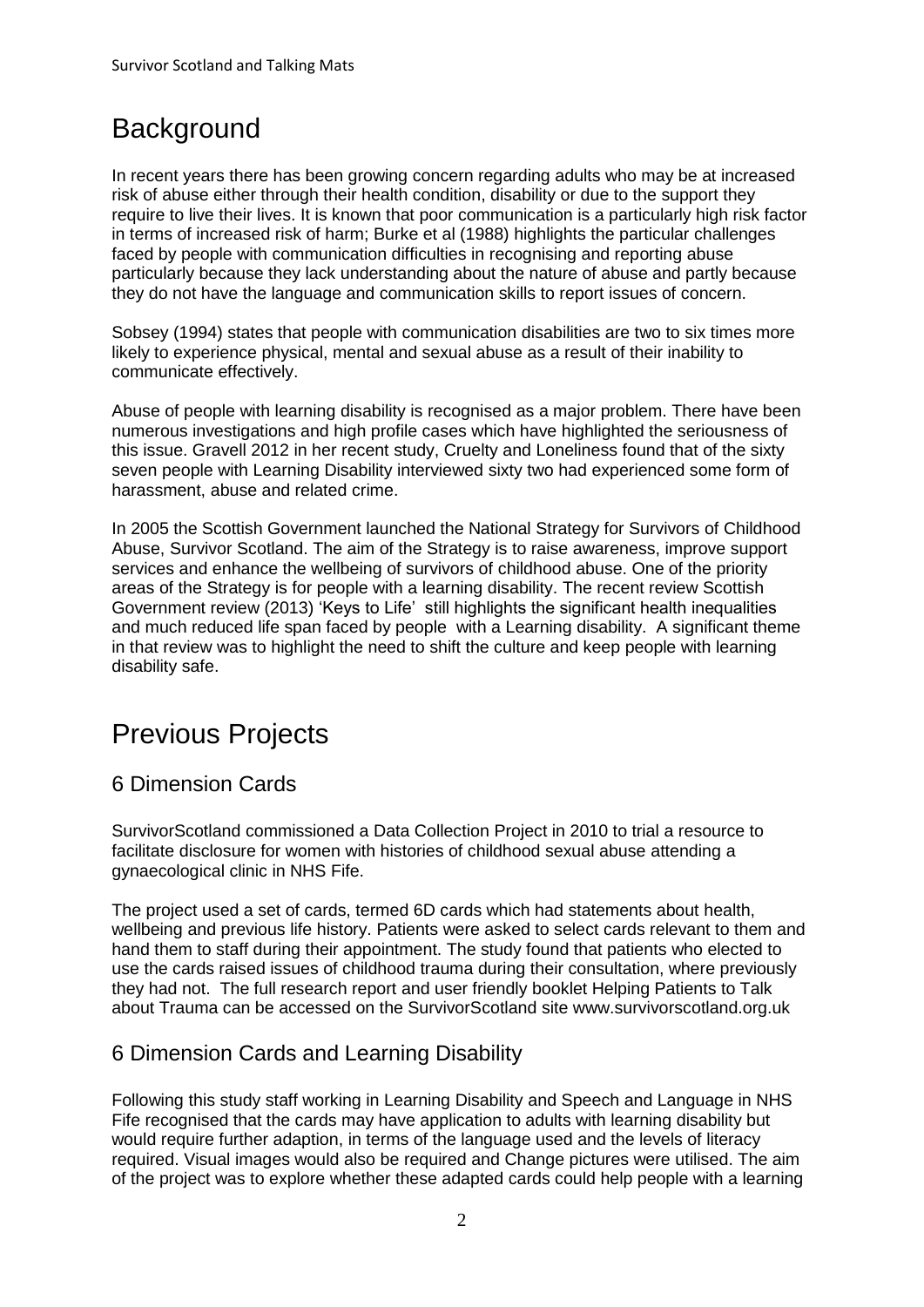disability talk about any traumatic experience they may have experienced.[.www.changepeople.co.uk](http://www.changepeople.co.uk/) .

The project was led by Susan Gowland, Speech & Language Therapist, NHS Fife. It was trialled and evaluated by members of the multi-disciplinary Community Learning Disability Teams in Fife. The evaluation found that the cards were well-received by staff and service users involved in the trial. Using the cards enabled staff to gain a greater insight into the patient's perspective; informing them of them of the individual's priorities and highlighted issues that should be raised at care meetings. The cards were rated as being accessible and easy to understand for a range of clients with mild to moderate learning disabilities. It was recognised however that individuals with more severe learning disabilities and cognitive impairments would require a more structured framework to extend the effectiveness of the resource.

6 Dimension Cards, Learning Disability and Talking Mats: Staff training

Incorporating the 6D cards to Talking Mats was identified as the logical next stage of development of the project.

#### **Talking Mats**

Talking Mats is a low tech communication framework originally developed at Stirling University to support people with communication impairment and is now used in many different countries throughout the world. Talking Mats is an established communication framework with a strong research evidence base ( Murphy and Cameron 2008) .The framework uses a mat with picture symbols attached as the basis for communication. It is designed to help people with communication difficulties:

- Consider and think about issues discussed with them
- Provide them with a way to effectively express their opinions

Talking Mats can help people arrive at a decision by:

- providing a structure where information is presented in small chunks supported by symbols
- it gives people time and space to think about information
- say what they feel in a visual way that can be easily recorded
- take account of all additional non-verbal and verbal comment

Talking Mats are designed to help those with communication difficulties express their views, however, not everyone will benefit from using a Talking Mat as it requires a certain level of symbolic understanding .It is also a visual system so someone with a severe visual impairment is unlikely to be able to use it.

#### **NHS Fife Project**

Susan, the project leader, undertook Talking Mats 'train the trainer' to enable her to train staff working in Fife in the TM Framework . Twenty staff were trained, predominantly nurses and Speech and Language Therapists This project was evaluated and report compiled by Susan (2012).

Overall Susan found that people with a learning disability when using Talking Mats showed increased engagement, understanding and expression and that correspondingly staff's understanding of what was being said by the people with learning disability was increased.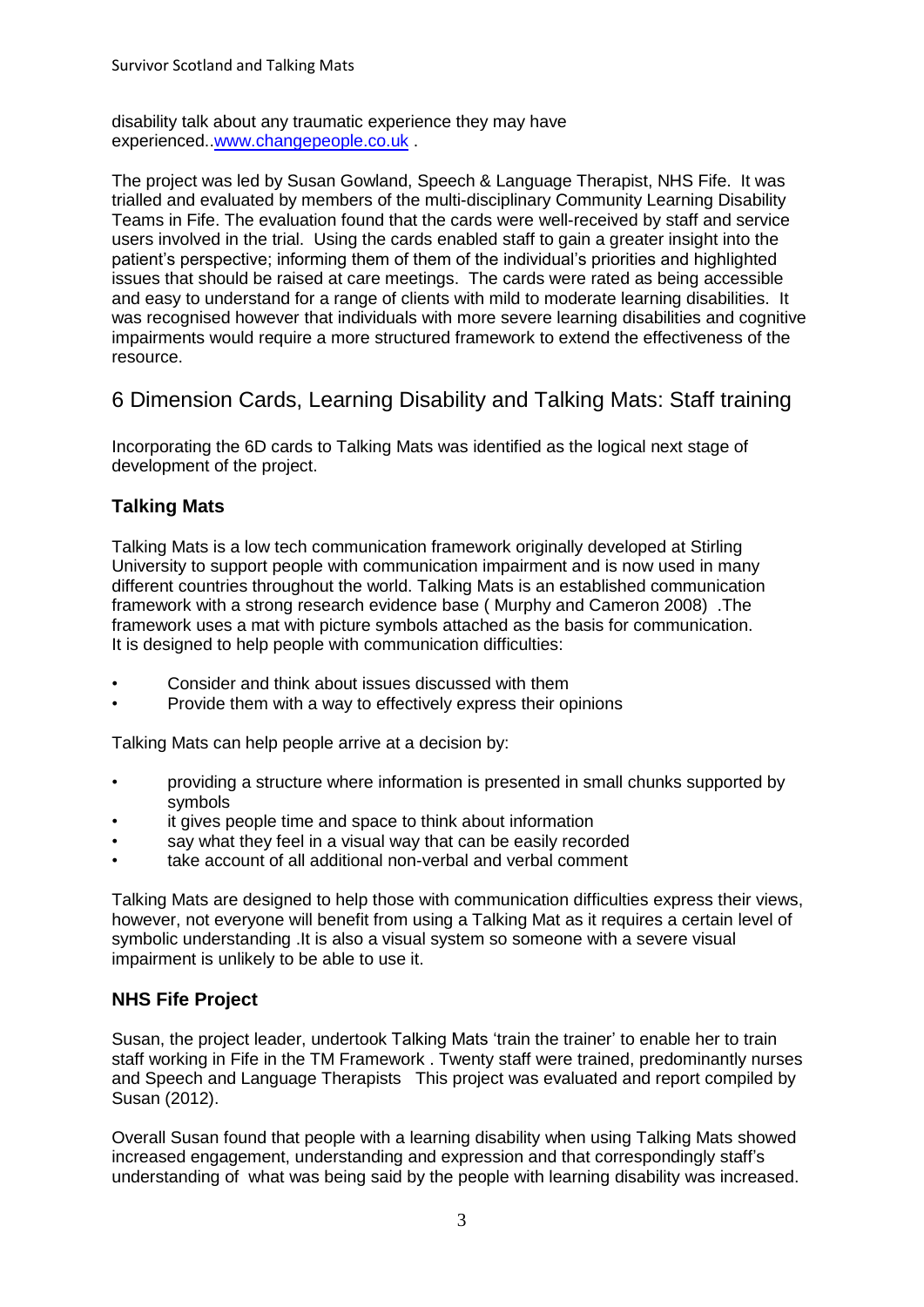Recommendations from this work included:

- Training in Talking Mats is crucial to effective use
- Staff require additional training in child sexual abuse, dealing with disclosure and learning disability to increase their confidence in exploring the subject
- Redesign of the cards would improve the effectiveness of the Talking Mats framework

# Current Project: SurvivorScotland and Talking Mats

SurvivorScotland commissioned Talking Mats to extend the work of the 6D project by addressing the above recommendations and trialing the resource in other areas of Scotland through an organised training program. It was agreed that training in CSA was critical therefore additional input was sought from Kingdom Abuse Survivors Project.

### Redesign of Talking Mats Symbol Set

Further discussion with Susan Gowland defined the issues that needed to be addressed on the redesign of the Talking Mats, namely;

- The need to reduce the overall number of symbols used
- The need to integrate cards which might support disclosure into existing topics and not have it as a topic on its own
- Support staff to understand the relative impact of cognitive difficulties and identify who can and who cannot use Talking Mats effectively
- Support staff to recognise the language demands of topics that would be discussed and to be confident to know which topics involved more abstract concepts

#### Project Plan

#### **Development of the SurvivorScotland Talking Mat**

A development meeting was held in January 2013 with representatives from Survivor Scotland , Cornerstone, Kingdom Abuse Survivors Project, NHS Fife, Scottish Government and Talking Mats .

During the meeting the following process was adopted :

1. Each existing 6D card option was read out and put onto a mind map.

2. The options were themed and duplicates identified. At this point the language was simplified and the implications of the options, in terms of identifying indicators of possible CSA discussed.

3. Through this process three main themes were identified and these became the topics for the revised Talking Mats :

- Health and Wellbeing,
- Meaningful Relationships
- Thoughts and Feelings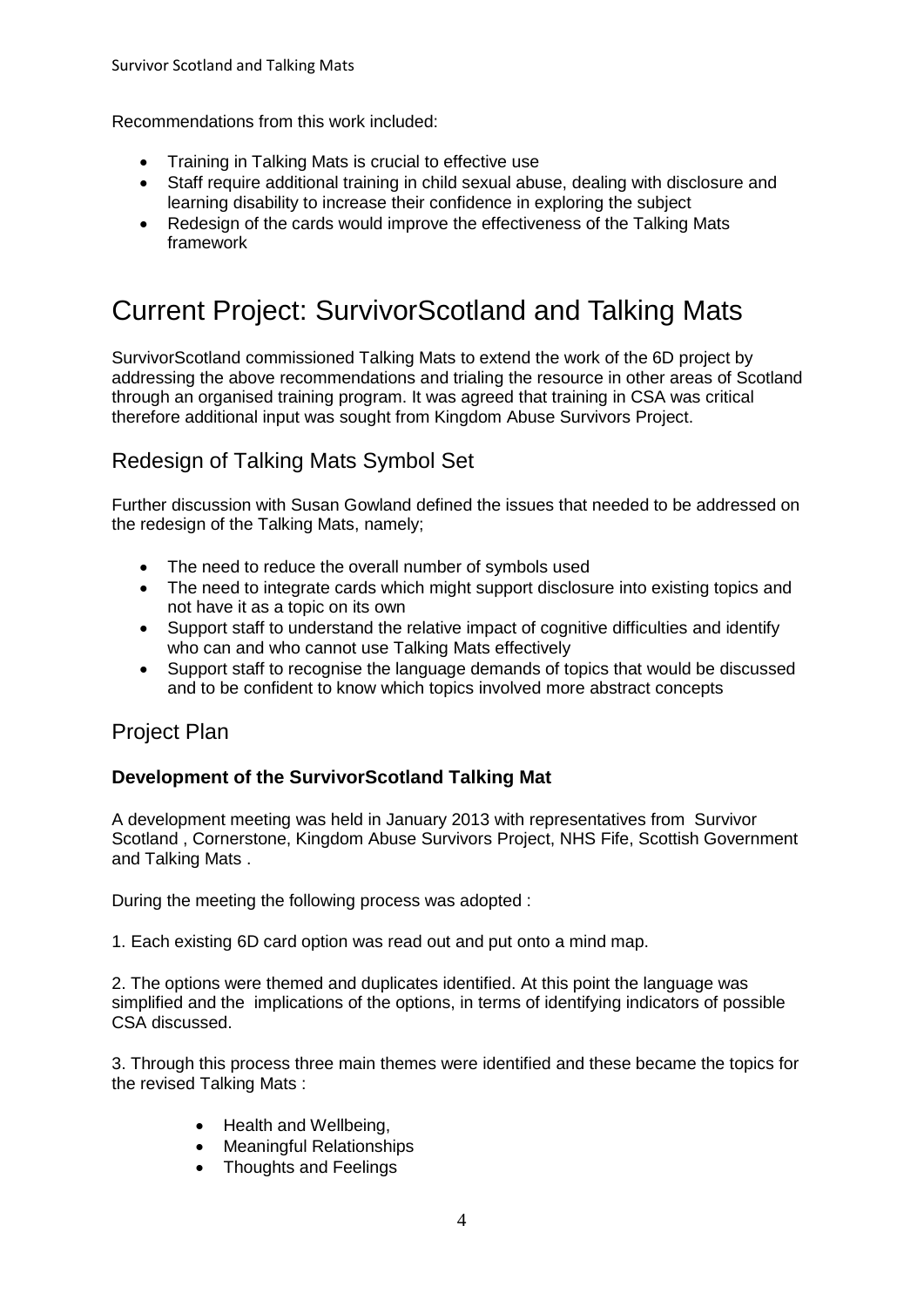A maximum of fifteen symbols a topic was agreed.

4. There was discussion about the Top Scale for the Talking Mats as it was recognised that thoughts and feelings is more abstract and that it would be difficult to find a Talking Mats Top Scale that could work across all three topics.

#### **Change symbols**

In addition we agreed we would continue with the Change images. Change images had been used in the previous project and this would provide continuity. Considerable liaison was required to develop the images and this proved to be challenging as timescales were difficult and also the images for Talking Mats require to be as neutral as possible so that individuals can express either a negative or positive view. Unfortunately there was no scope for a further face to face development meeting which meant the development process was not as straightforward as it could have been Examples of the symbols are found on Appendix 1.

#### **Training Outline**

Two training courses were run, each course consisting of two days, with staff expected to implement and use the Talking Mats resource in between the courses. Staff were given training in Talking Mats and in supporting an individual through disclosure.

This model of training staff is one where staff are expected to be highly reflective, both in terms of their personal communication and interaction style, but also in terms of how they listen to people and build trust to allow people with communication difficulties to express potential concerns. Participants were also expected to make a short film clip of themselves using Talking Mats.

A one day course was held for staff already trained in Talking Mats. This training focused on supporting disclosure and training in the specific TM resource. Course capacity for the three trainings was for forty four people in total.

#### **Training**

The training was planned to run March to May 2013 . Participants were sought through the Scottish Government Equally Well Network and through Talking Mats Limited networks.

Two courses were run in Stirling and one in Glasgow. In total fifty four people were offered places, seven did not attend. Seven people attended course One but could not attend course Two.

| <b>Profession</b>           | <b>Participants</b> |
|-----------------------------|---------------------|
| Advocacy                    | 2                   |
| Gynaecology                 |                     |
| <b>Nursing</b>              | 12                  |
| <b>Occupational Therapy</b> | 3                   |
| Psychology                  |                     |
| Psychiatry                  |                     |
| Social work                 | 3                   |
| Speech and Language Therapy | 12                  |
| Volunteer                   |                     |
| Total                       | 36                  |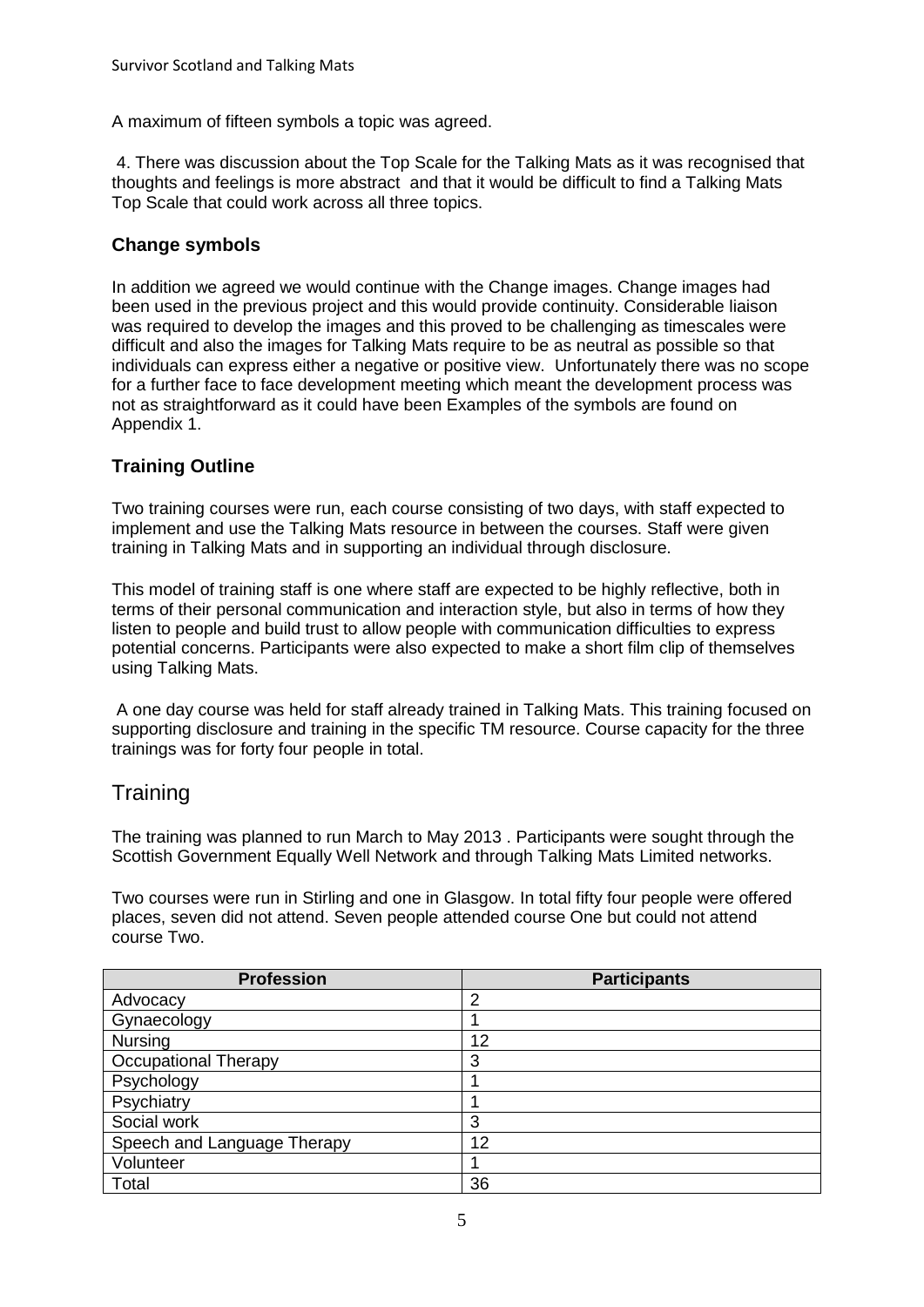The geographical spread also covered urban to rural though by no means the whole of Scotland . The greatest number came from Greater Glasgow.

| <b>NHS</b> area        | <b>Participants</b> |
|------------------------|---------------------|
| Ayrshire and Arran     | З                   |
| <b>Borders</b>         |                     |
| Fife                   |                     |
| Forth Valley           |                     |
| <b>Greater Glasgow</b> | 13                  |
| Highlands              | 5                   |
| Lothian                | 3                   |
| Lanarkshire            | າ                   |
| Tayside                | າ                   |
| <b>Western Isles</b>   | っ                   |
| Total                  | 36                  |

The feedback immediately following the training was extremely positive and reflected that participants had had the space to think about the issues and think about how they could support clients with communication disabilities to disclose and discuss issue of concern.

*'I have learnt … about the importance of giving someone with LD an opportunity to communicate about difficult subjects It has made me think about … working outside my comfort zone & looking for subtle opportunities to communicate and explore issues.*

*Presenters … very friendly, open, good at listening to attendees opinions and feedback'.*

*'Talking Mats used in this area is long overdue. I can think of numerous clients I have worked with in the past who would have benefitted – needs to be rolled out.'*

*'Powerful exercise with 'Molly' and all the coats and realising it is not necessary that you will have the answers and you don't need to know the exact questions to ask'.*

*'This course had made me hopeful for the future in terms of supporting survivors in a meaningful way.'*

*'Really interesting and thought provoking – will definitely try it with some of my clients and give feedback!'*

Feedback immediately post-course is not the same as longer term impact and because of the topic not all participants had had the time to use the SurvivorScotland set in practice. It was decided to extend the evaluation period for a further four months and a Survey Monkey questionnaire was set up to allow for longer term responses. Twenty four out of the thirty six people who completed the course responded to the survey.

#### Evaluation

#### **Description of the client group participants worked with**

The client group that participants worked with all had learning disability and different levels of understanding and communication. Specific difficulties highlighted included difficulties initiating discussions, poor self-awareness, a tendency to react in the moment with little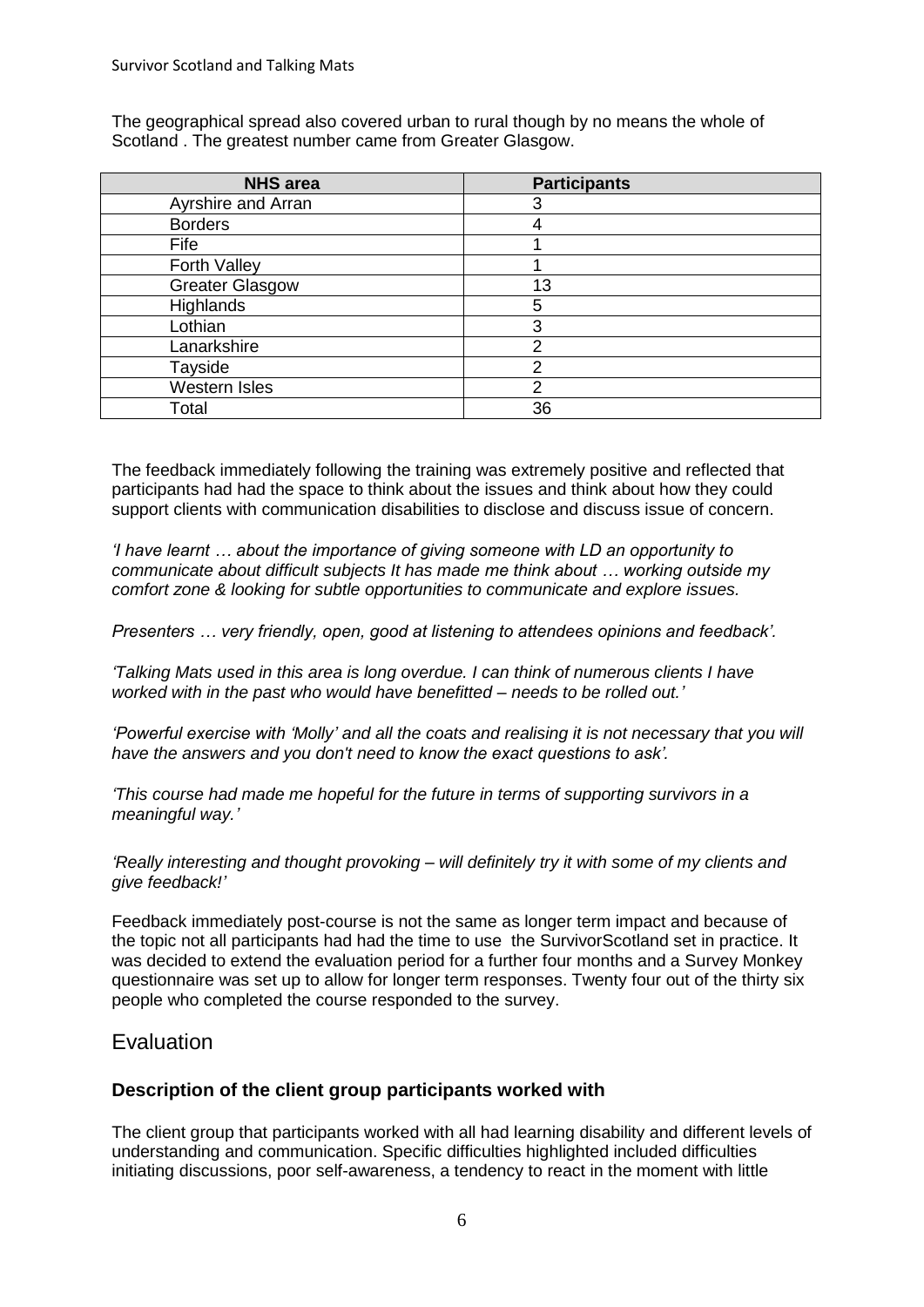understanding of consequence, poor understanding of time. In addition, a significant number of participants worked with people who had a diagnosis of autistic spectrum disorder and or a range of comorbid mental health and or other health conditions e.g. epilepsy and physical disability. The range of cognitive ability was reported as being highly variable ranging from being completely non-verbal with only a basic understanding of language (both spoken and written), operating at an object or symbolic level and limited attention, to the higher-functioning verbal clients who are able to hold a meaningful conversation. Some commented that disclosure type work tends to be with this latter group because of the inherent difficulties in consultation with people with more severe communication.

#### **Use of the Resource**

32% had used the SurvivorScotland set and Talking Mats set and 50% had used Talking Mats with a different symbol set which meant 18% had not used them since the training. No one expanded on why they had used a different symbol sets. Some people commented that they were planning to use them just had not the opportunity yet. Another commented on the SurvivorScotland symbols for the client she worked with.

*'The images appeared to be too complex for one specific client. She appeared distracted by the specific detail and was unable to consistently identify the correct meaning represented by some of the symbols.'* Another person commented *'that the pictures could be clearer and more colourful'.* However others said '*I had thought that some of the black and white symbols would have been difficult for some of my clients to understand, but they were all*  well used to using Talking Mats and just took the symbol and made it what their *understanding of it was'* and '*I thought they worked well - some of my clients interpreted the concept differently to others, but in the main, they were well received and gained information that I may not otherwise have got'*

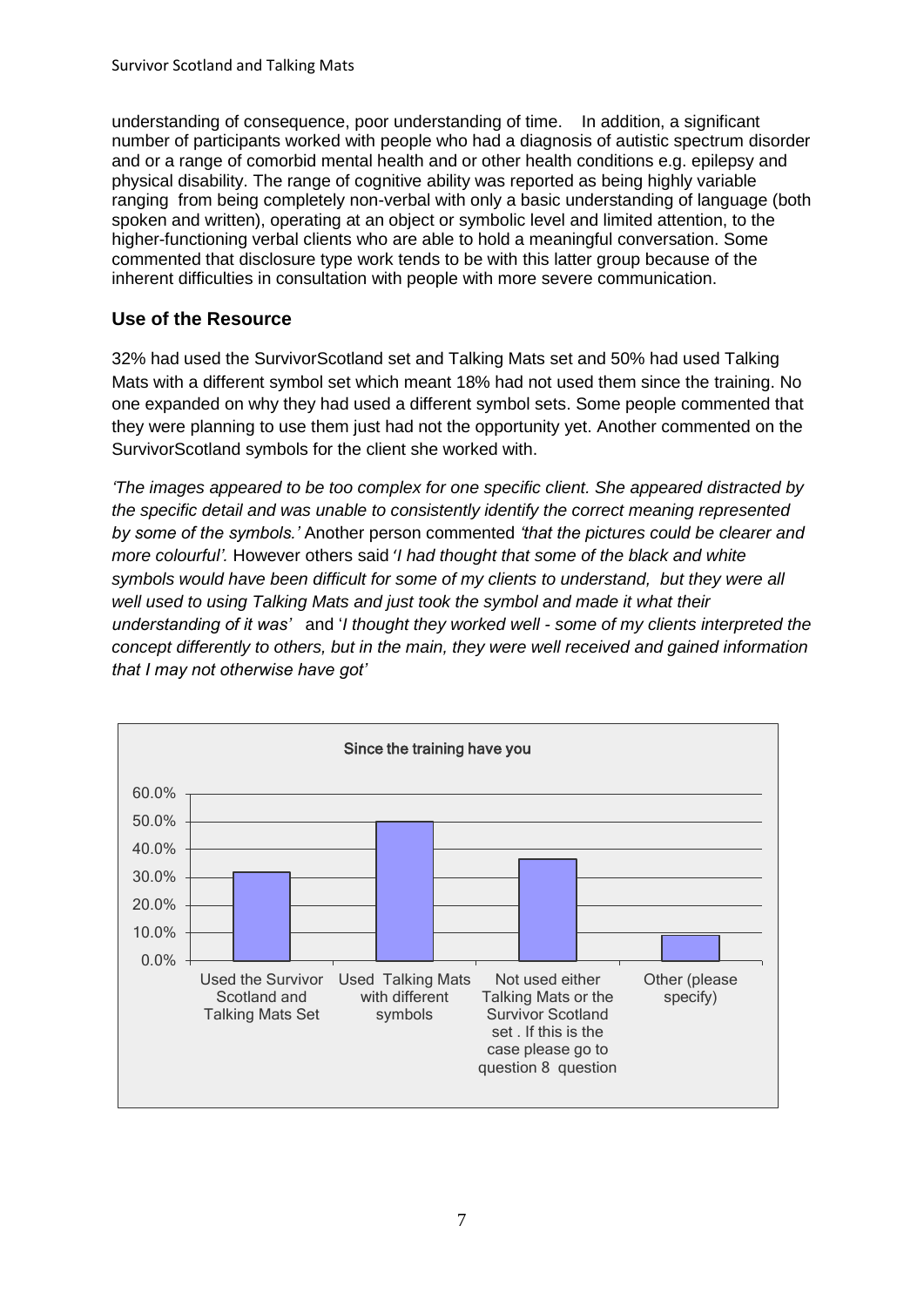#### **Analysis of Topic sets**

Of the participants who had used the SurvivorScotland set the most common set to be used was Health and wellbeing . This set is the most 'concrete ' i.e. the options in the topics have a high degree of iconicity . Thoughts and feelings is the most abstract topic and requires participants to use executive function skills of planning and judgement and this was the least used topic .

#### **Ease of the Top Scale**

The challenge of the top scale is that you are asking about a client's health and wellbeing set against what the client knows is fine or a problem in general rather than for them specifically. One participant illustrated this difficulty by commenting *e.g 'when asked about smoking and drinking alcohol. One client who didn't smoke or drink wanted to put it under thumbs down symbol indicating that it was a problem for some people '*



#### **Disclosure**

In the course of this evaluation one person made a disclosure that required further support and follow up. One participant commented that about *'Information given about events some time ago, client still confused and upset about it. This was quite an able individual who could verbalise how she felt. However Talking Mats symbols gave focus to particular issues.'*

Other examples provided were issues were raised, was mental health, suicidal thoughts and family relationships. Another participant commented that although no issues of concern had risen in the discussions she had with her client, she was able to support another member of staff *'I was recently able to offer support and advice to a colleague who's client has only just disclosed childhood abuse.'*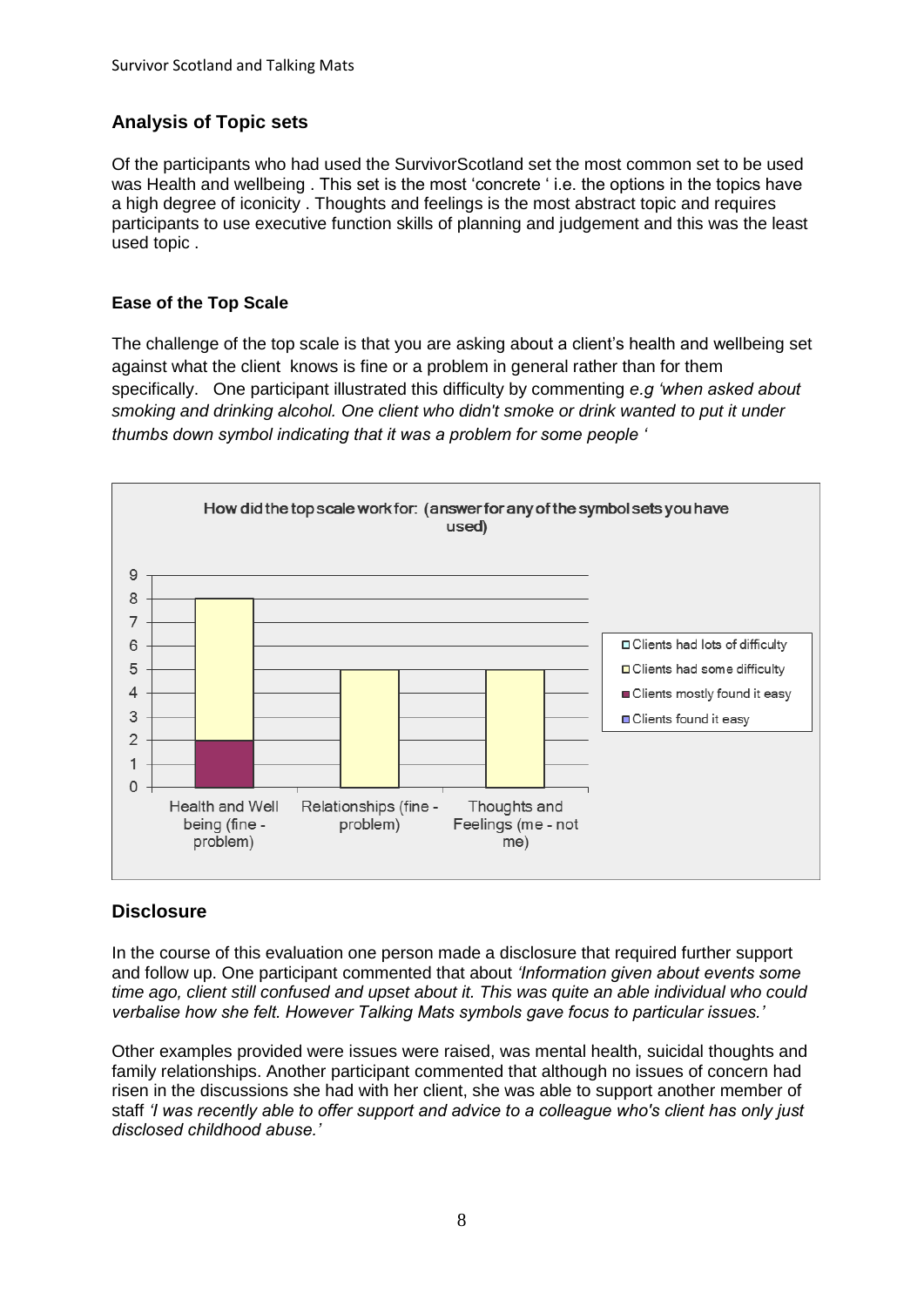

One participant contacted the office directly after the survey had closed to discuss use of the Talking Mats SurvivorScotland set. She had used the thoughts and feelings topic set with a lady with a learning disability. These cards had enabled this lady to disclose a history of CSA. The participants view was that *'the cards filter things in a way that I had not seen before and enabled my client to let go and talk about herself'.* This was a significant disclosure and enabled the participant to understand her client and the pressure she was under to a much greater degree than she had before. She is currently seeking on-going support for the individual.

#### **Developing confidence**



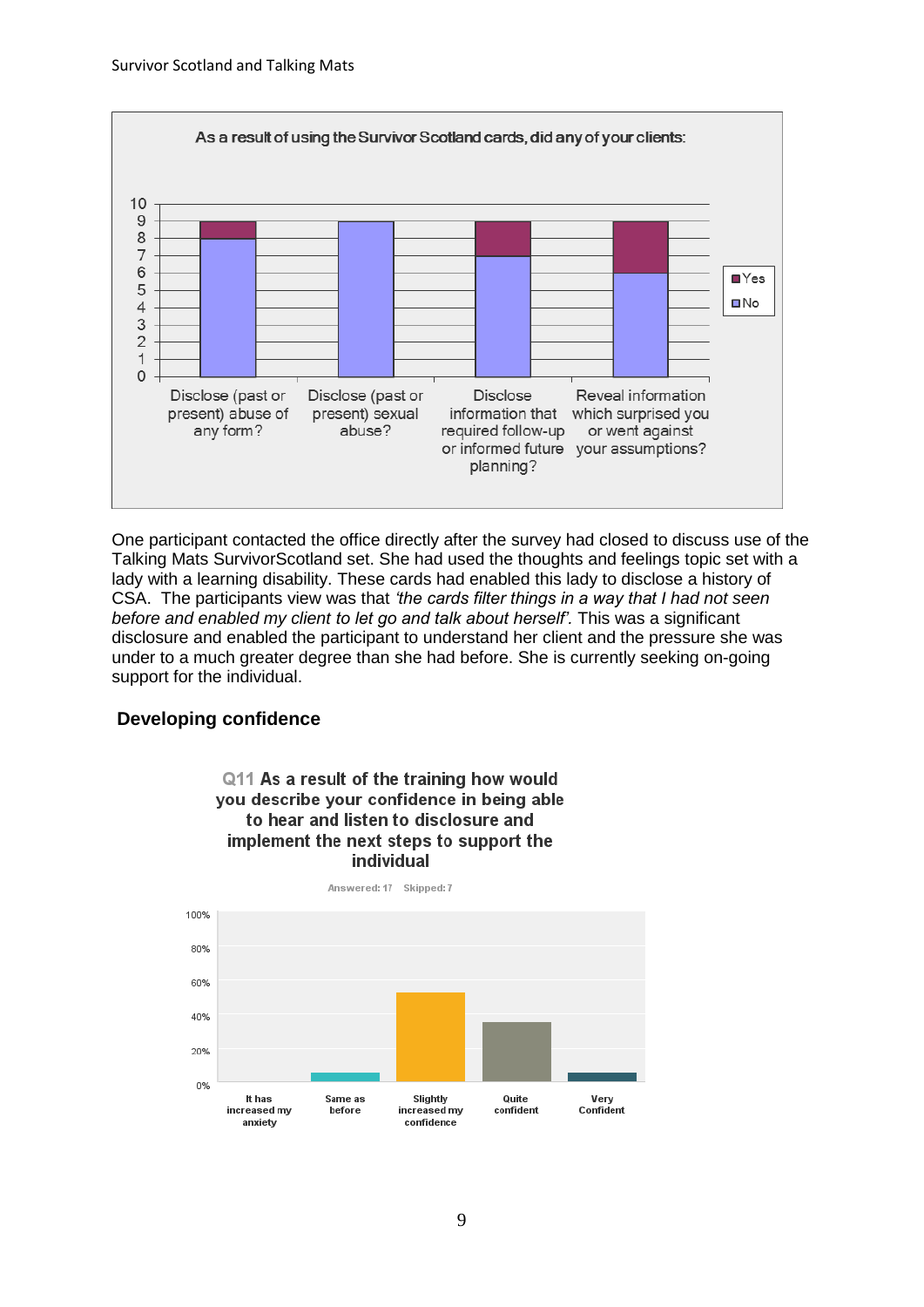During the course there was significant concern expressed over supporting individuals who disclosed a history of abuse. Whilst the course has increased people's confidence, it is an area that experience, reflection and a supportive working environment will be the factor that shifts professionals confidence level in the long term. More detailed comments reflected some significant shifts in levels of awareness and confidence that reflect the varying level of work and life experience that participants came to the course with

*'I felt more confident to ask if someone had been abused. This was due to the role play that KASP done.'*

*'The training did help me to understand the impact that abuse can have on an individual, I did not appreciate this before. I will consider more how behaviours that clients with LD display could be related to abuse in their past or present. I still feel I would need support in supporting people with an LD to disclose issue of concern.'*

*'I feel that the training greatly increased my awareness of my responsibilities with regards to disclosure and how to support my client's in expressing themselves.'*

*'I feel that the main thing for me is that although I may feel uncomfortable inside when someone is talking about their experiences, I need to encourage this and not show any behaviours to indicate my upset'*





The majority felt that they would use the SurvivorScotland Talking Mats symbols in the future. Several felt that there was a need for on-going support as this would allow for continued development:

*'It may be useful to have future feedback sessions/blog with participants of the training who have had more time to use the symbols with their clients. The training itself was great, and allowed us to experience how complex the issues are and the barriers we might face with*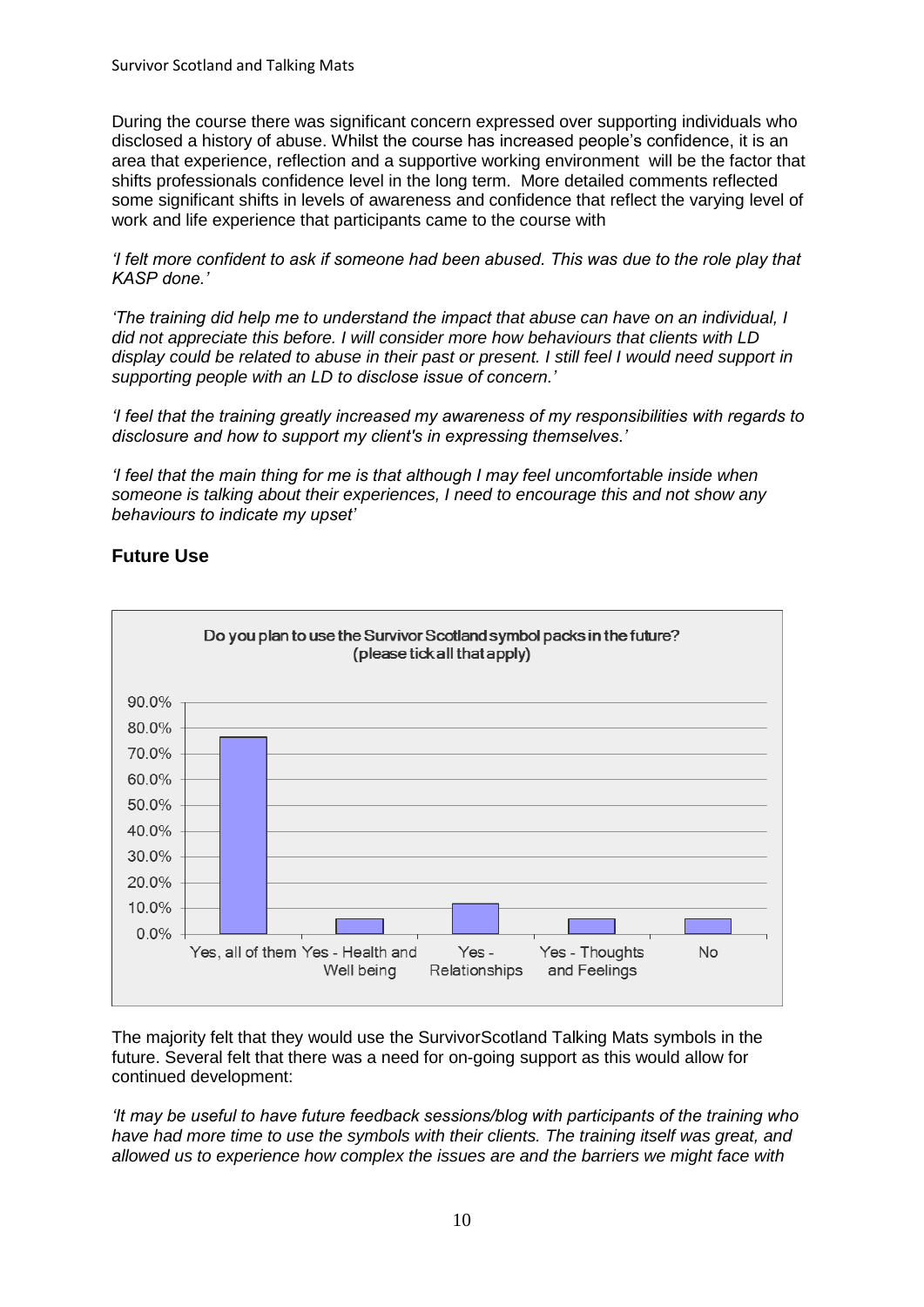*our clients in using the symbol cards. Hopefully these can be worked through as we increase our use of the symbol cards and put forward ideas for their development'*

Local networks were also mentioned as a way of building and keeping support

*'It would be useful have wee groups of people in your geographical area that you could meet with to problem solve any issues that come up.* 

Another participant commented that she had difficulty in her teams because of internal tension about perceived roles which she found frustrating.

*'I have faced some difficulties using the pack fully as colleagues from other disciplines may feel it is stepping on their toes. By this I mean the nurses usually take the lead on sexual health and behaviour whilst the speech and language therapists lead on communication type intervention. There have been slightly awkward moments when I have been providing information about the project to the wider team.*

This person also went onto to say that she had been asked not to use the pack because of fears of contamination of evidence. This suggests there need to be a wider discussion with social work and health service managers and the police around policy, strategy and practice for interviewing people with communication disability.

*I have a client who disclosed a sexual assault to me during the my normal work and my manger asked me not to use the pack as it would potentially contaminate the evidence – the police conducted the interview but it took three hours and was very stressful for my client'* 

One participant summed up their plans for the future by describing her proposed work with one client which sums up the challenges practitioners have in making sure they have the skills and resources to make sure they can the voice of people who for a whole host of reasons have difficulty expressing their views.

*'I have planned to offer Talking Mats sessions to a client who has difficulty making choices and decisions regarding his health care. The client is very easily influenced by others due to avoiding conflict/ tendency to agree with, and want to please, others. These difficulties inevitably cause him a great deal of stress and anxiety (trying to please everyone) and can prevent him from being involved in, or accessing, necessary health care.* 

*It is hoped that by helping him identify his concerns and communicate his preferences necessary adjustments can be made to improve his physical and mental health, therefore quality of life. Talking mats appears to offer a non-threatening environment for clients to express their true feelings, which should be ideally suited to this client. Talking mats has so much potential to be transferred into many areas.* 

*I am already in the process of developing it in my own locality. From an abuse perspective, I can see the above symbol sets (health and wellbeing, relationships and thoughts and feelings) being a very effective, yet discreet, tool for identifying needs/ concerns and offering appropriate person-centred support. The Talking Mats/ survivor training has been invaluable to my future practice and improving support/ services for people with learning disabilities.'*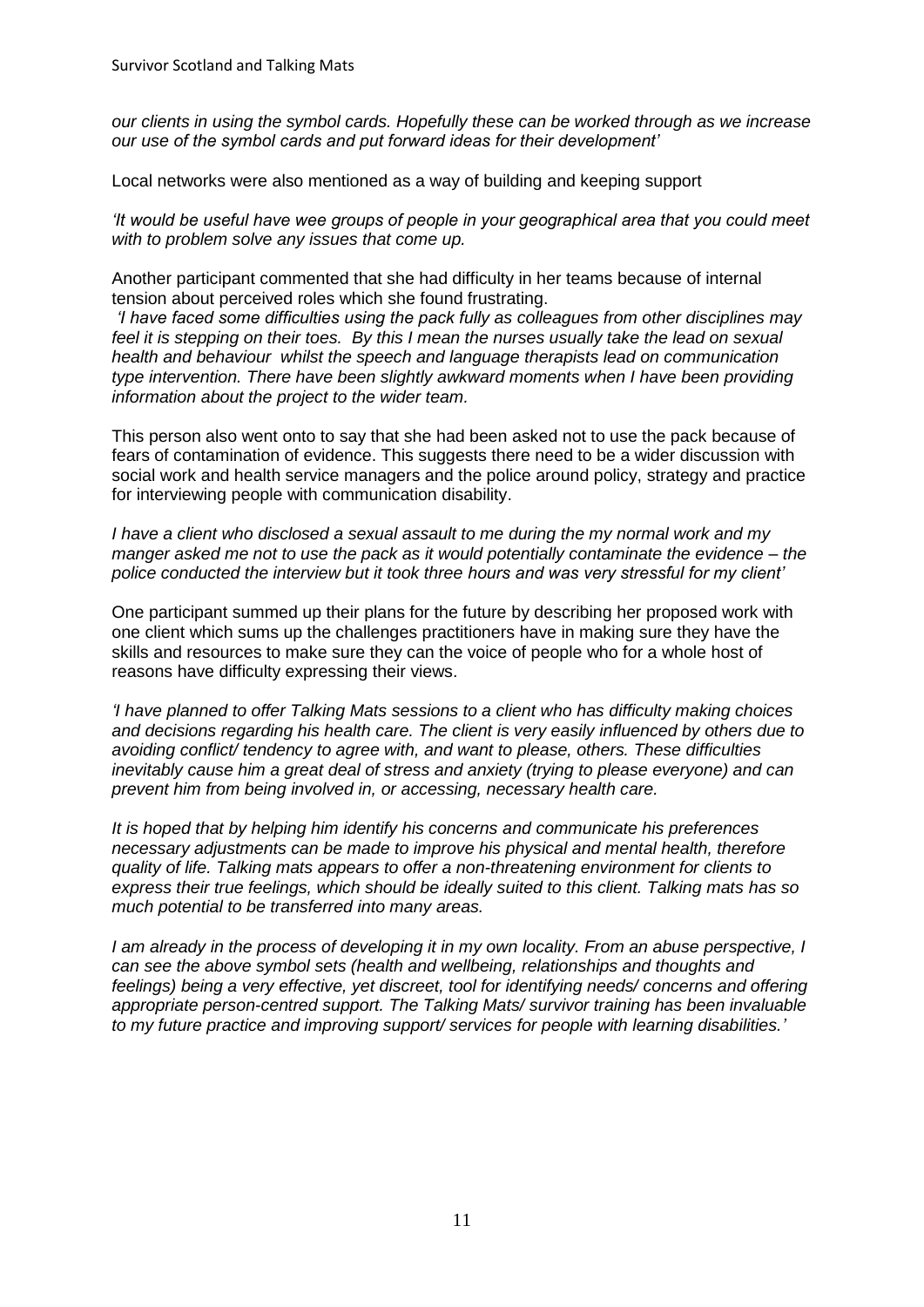#### **Summary**

.

There has been considerable progress to the lives of people with learning disability since the publication of the national strategy in 2000 Same as You. The Scottish Government review (2013) 'Keys to Life' further highlights the significant health inequalities and reduced life span faced by people with a learning disability

This project achieved the redesign and trial of the 6D Project into a SurvivorScotland, Talking Mats resource. This resource supports people with a learning disability to think about their health and wellbeing and express areas of concern including potential disclosure of abuse. The project could not have succeeded without the significant work that had already been undertaken in NHS Fife and the funding and support from Scottish Government Strategy, SurvivorScotland.

Training was key to the success of project, both in terms of understanding the use and potential of Talking Mats, but also in addressing participants' anxiety of supporting disclosures of abuse. The participants that were involved have an on-going resource that they can continue to use within their practice. Thirty six people from ten different health board areas in Scotland have completed the training. Participants commented on the need for on-going support and ways of sharing experiences and practice development

However this is still a relatively small group and there needs to be further discussion about how this work can be extended. The resource would benefit from being adapted further through reflection from applying and using in practice.

Issues arose in this evaluation around the images. There was mixed opinion about the images used - the Thoughts and Feeling topic remains the more challenging section. No simple solution has emerged as this is a topic that the experts in CSA feel is important to be included and indeed it proved be a very salient topic for the CSA that was disclosed.

Reflection on this topic requires a high cognitive load, ability to deal with abstract concepts and flexibility of thought so it may not be helpful for all people with a learning disability. Participants commented on the need for on-going support and ways of sharing experiences and practice development. More learning opportunities are required to extend the use of the resource to more practitioners which would hopefully increase peer and management support and confidence in the cards.

This is a complex area of work and will require on-going work and service development. The complexities arise both from the topic which often raises anxiety in staff and the group that is being targeted, i.e. people with a learning disability. They are not a homogenous group and have a wide range of needs and living situations. It will not be suitable for every person with a learning disability, however use of this resource does enable more people with a learning disability to reflect and communicate their thoughts on their health and wellbeing as it provides a 'scaffold' for their thinking: '*This is an excellent communication tool – the reason, it provides structure, control ,indirect prompts for individuals to discuss personal and difficult topics in a safe context'*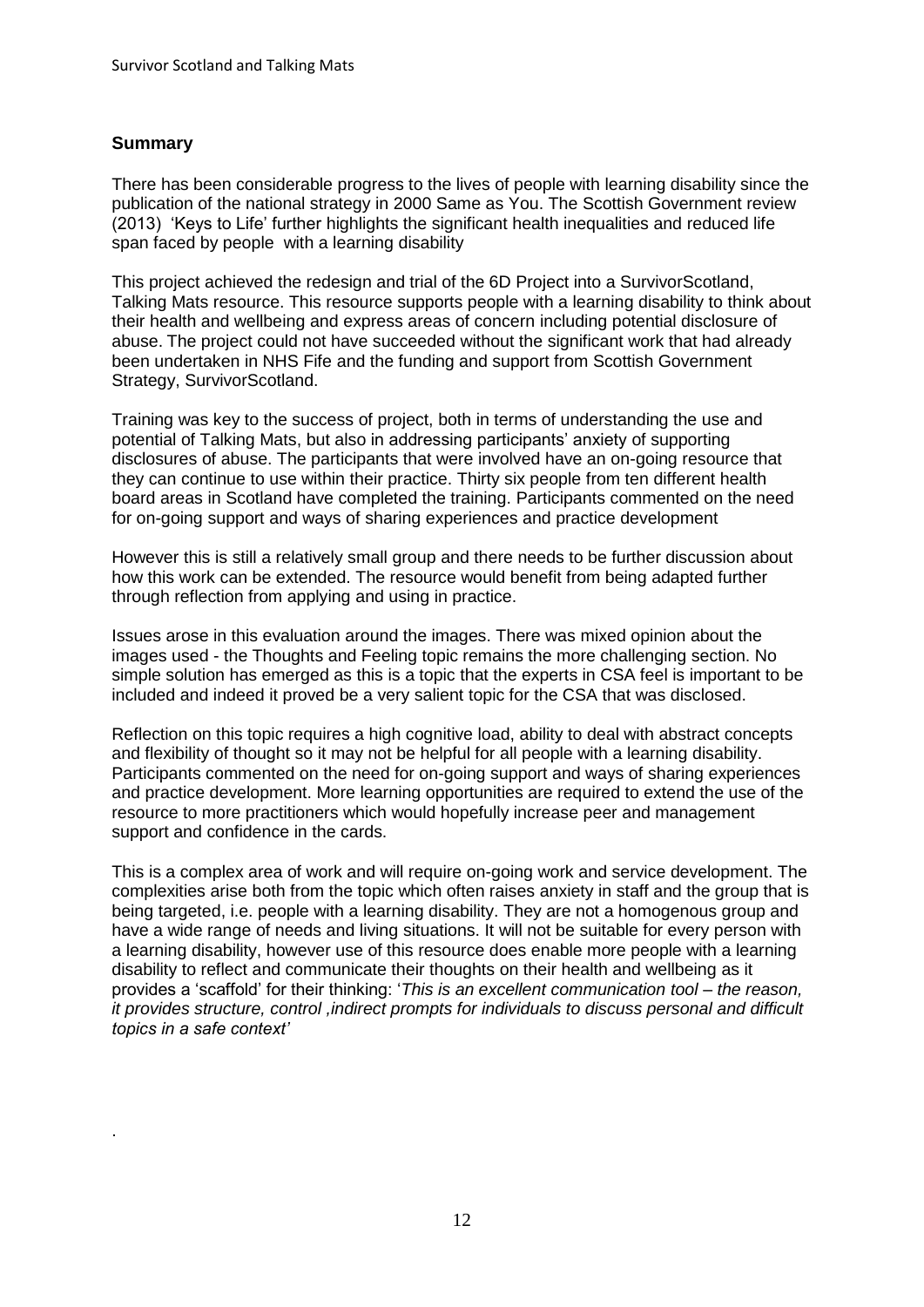#### **References**

Burke L et al ( 1998) Dealing with sexual abuse of adults with a developmental disability who also have impaired communication: supportive procedures for detection, disclosure and follow-up The Canadian Journal of Human Sexuality. Volume: 7. Issue: 1

Cameron and Place (2011) Final report Adult Protection Scotland Project (APP 2): You have to be told in a language you can understand what your rights are'.

Gowland (2012) Learning Disability Six Dimensions: a Communications resource for supporting people with Learning Disability with health consultations and disclosure of abuse NHS Fife

Gravell Carywn (2012) Loneliness and Cruelty Pub Lemos and Crane

Murphy J and Cameron L (2008) The Effectiveness of Talking Mats for People with Intellectual Disability British Journal of Learning Disability 36: 232-241

Neufeind and Hannah, Talking Openly: Using 6D Cards in clinical consultations to allow patients to talk about trauma.

Sobsey D(1994) Violence and Abuse in the Lives of People with Disabilities: The End of Silent Acceptance Paul H Brookes Publishers

Scottish Executive 2000: The Same As You

Scottish Government 2007: Communication Support Needs: A review

Scottish Government 2013 :Keys to Life

The Health and Social Care Information Centre (2012) Abuse of Vulnerable Adults in England 2010-11: Experimental Statistics Final Report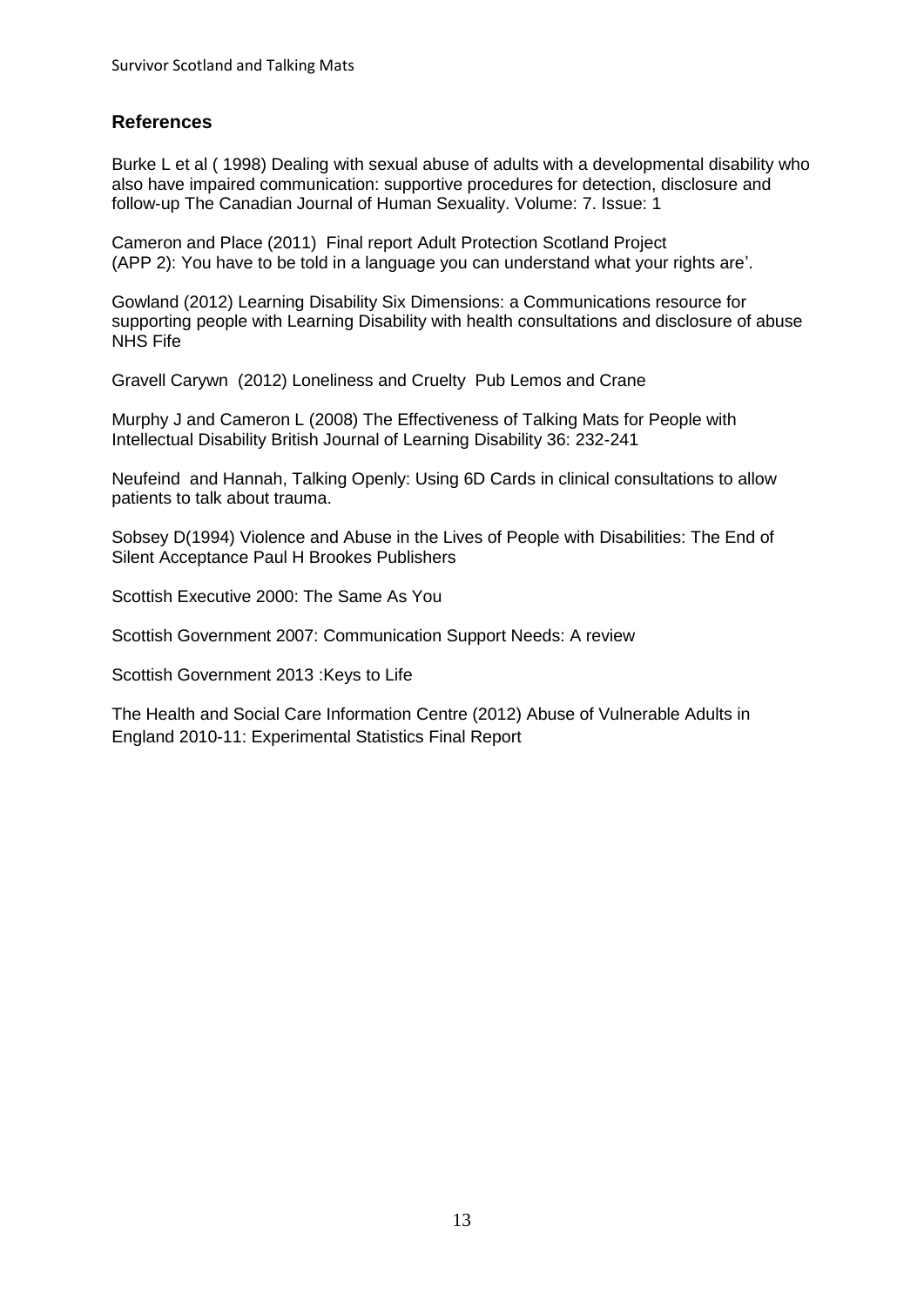## Appendix 1

#### **Topics and examples of Symbols from the SurvivorScotland Talking Mats Images ©Change symbols**

## **Health and Well Being** Fine (not a problem) – unsure – Problem

- $1<sub>1</sub>$ Sleeping
- $2.$ Eating
- $3<sub>1</sub>$ Smoking
- $4.$ **Drinking**
- 5. Exercise
- 6. Medication
- 7. Drugs
- 8. Going to doctors
- 9. Going to dentists
- 10. Being in pain
- 11. General health
- 12. Energy levels
- 13. Thoughts and feelings
- 14. Hurting myself

1. Family

Friends Neighbours

Staff

Partner

**Bullying** 

12. Having sex

16. Trusting people

me

Workmates

Fighting with people

Someone hurting me

13. People taking my money 14. People deciding things for

15. People believing what I say

11. Cuddles and kisses

 $2<sup>1</sup>$ 

 $3.$ 

4. 5.

6.

 $7.$ 

8.

9.





# 10. Being scared of someone